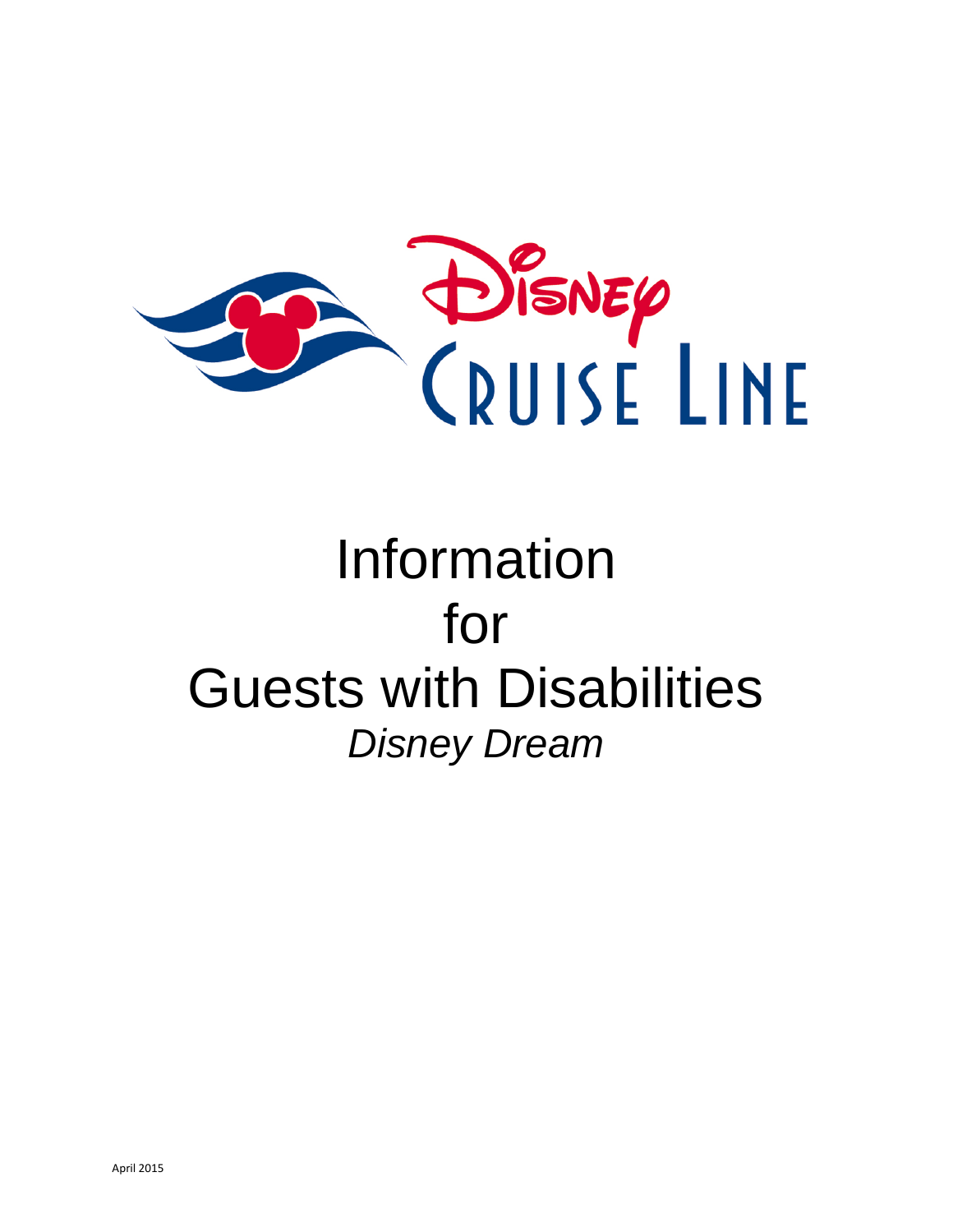# **TABLE OF CONTENTS**

| <b>General Information</b>             | $\overline{2}$  |
|----------------------------------------|-----------------|
| <b>Special Services Information</b>    | 4               |
| Oxygen Policy and Delivery Procedures  | 5               |
| <b>Traveling During Pregnancy</b>      | 6               |
| <b>Mobility Disabilities</b>           | $\overline{7}$  |
| Disney Castaway Cay                    | 9               |
| <b>Hearing Disabilities</b>            | 10              |
| <b>Special Dietary Needs</b>           | 11              |
| <b>Service Animals</b>                 | 12 <sup>2</sup> |
| <b>Youth Activities Participation</b>  | 13              |
| <b>Group Babysitting Participation</b> | 14              |

# Information is subject to change without notice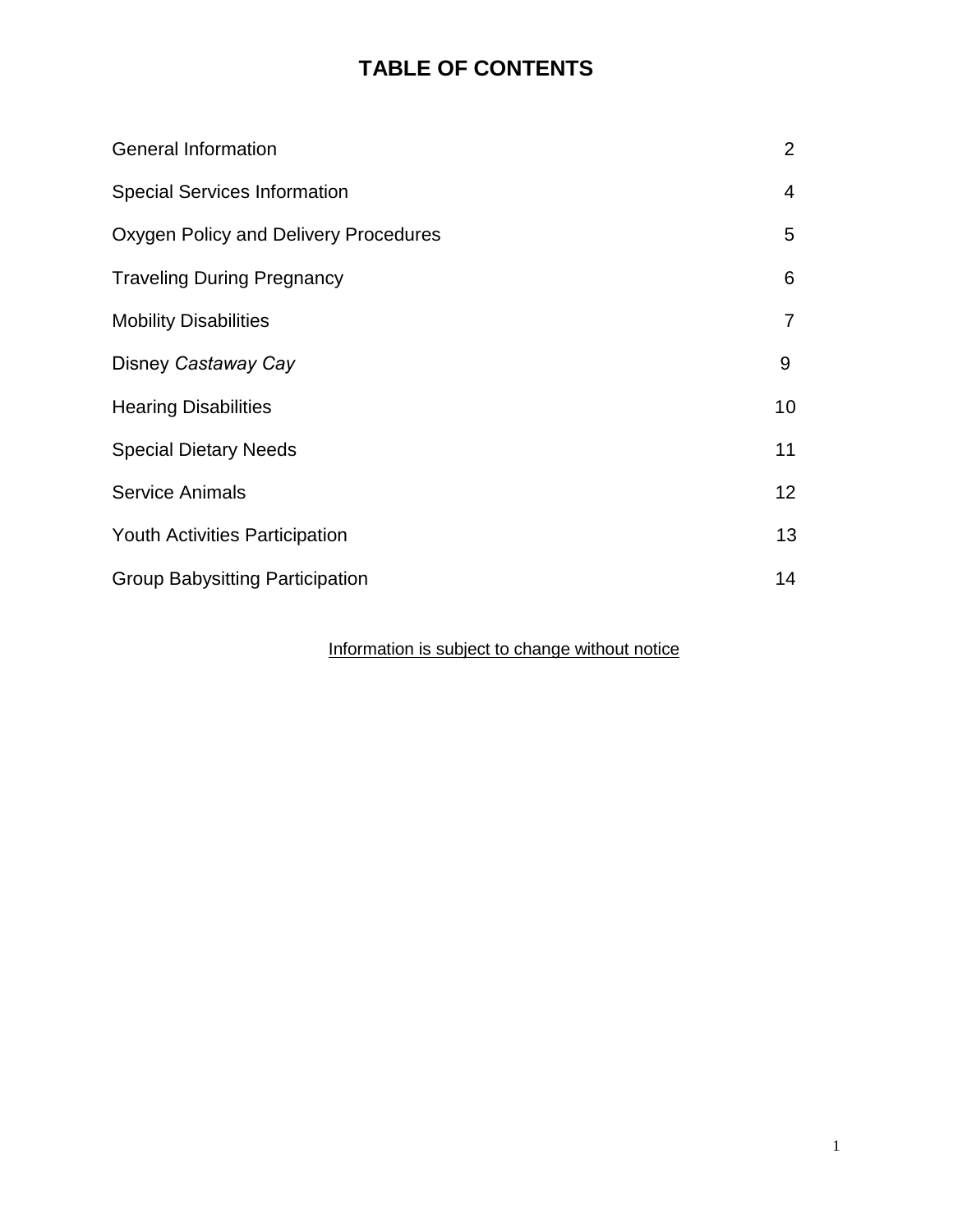# **General Information**

This information provides an overview of services and facilities available for Guests with disabilities who will be sailing on the *Disney Dream*. This booklet is intended to supplement the *Disney Cruise Line* Personal Navigator that contains additional information and entertainment schedules.

# **NOTICE**

**This information is subject to change. Once onboard, you may wish to visit Guest Services, Deck 3 Midship, for current information on accessibility and services or contact a Crew Member prior to visiting a particular location.**

# SPECIAL RESERVATIONS

To assist our Guests with questions they may have, *Disney Cruise Line* Reservation Services is equipped with information about onboard services and facilities. *Disney Cruise Line* offers special equipment and facilities for Guests with disabilities. For information, please call Reservation Services at **(407) 566-3500 [voice] or (407) 566-7455 [TTY]**.

Accessible stateroom features for Guests with disabilities may include the following:

| Minimum 32" doorways                | Portable TTY phone device     |
|-------------------------------------|-------------------------------|
| Refrigerators                       | Roll-in showers               |
| Open bed frames                     | Hand-held shower heads        |
| Captioned television                | Ramped bathroom thresholds    |
| Emergency call buttons              | Fold-down shower seats        |
| Portable hearing communication kits | Bathroom and shower grab bars |

Special Reservations can also supply information about medical supply companies in the port area upon request (i.e., oxygen, wheelchairs, and motorized transport).

# GUEST SERVICES

*Guest Services,* located on Deck 3 Midship, provides a variety of services including general information, entertainment schedules, and information on services for Guests with disabilities.

# ACCESS

Most Guest areas aboard the ship, including theaters, restaurants and shops are accessible. In some cases, such as when utilizing tender services or in Guest pools, Guests may need to transfer from their wheelchairs to utilize the facility, and this transfer may require the assistance of a member of their party. We, therefore, recommend that Guests plan to sail with someone who can physically assist them when necessary.

# DISABILITY PARKING

Designated disability parking areas are available at the *Disney Cruise Line* Terminals at US embarkation ports. A valid disability-parking permit is required.

# HEALTH CENTER

The *Health Center* is located on Deck 1 Forward and is accessible only by use of the forward stairs or elevators. Please note that the *Health Center* is equipped to provide first-aid and basic emergency care only, and does not have the facilities to treat children less than 6 months of age. Additional fees may apply.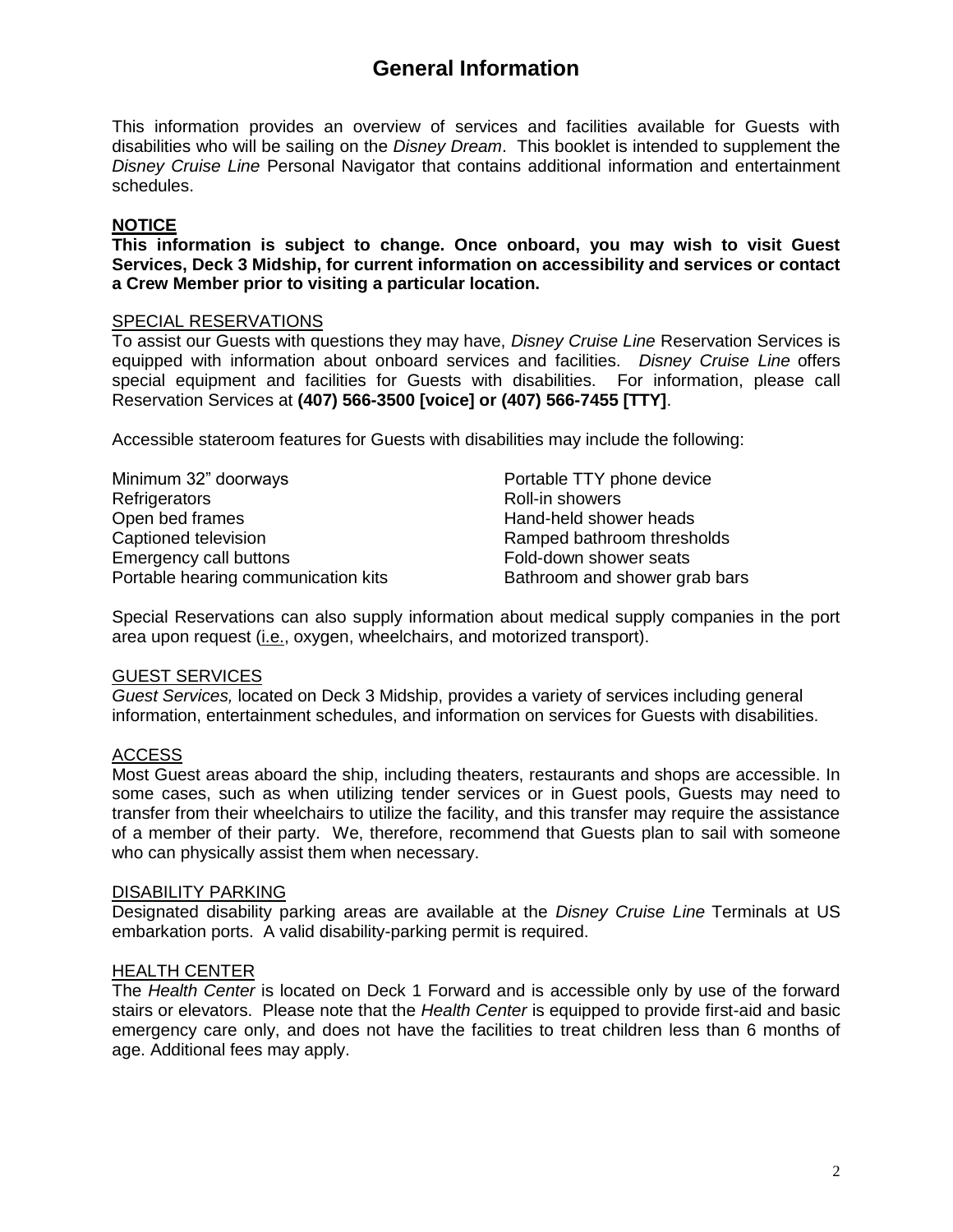# SMOKING RESTRICTIONS

For the comfort and safety of all our Guests, smoking is permitted in designated areas only. All staterooms are non-smoking.

# LAUNDRY AND DRYCLEANING

Dry cleaning, pressing and full laundry services are available aboard the ship. In addition*, Disney Cruise Line* ships are equipped with self service laundry facilities at an additional cost. Guests use their *Key to the World* cards to charge washer and dryer services as well as to purchase detergent and fabric softener. An accessible laundry facility is located on Deck 5 aft. Please inquire at *Guest Services* on board for any additional questions.

# PORT ADVENTURES

One of the highlights of your *Disney Cruise Line* adventure is exploring the ports of call. Please note that many of the shops, facilities, and destinations in our international ports of call may not be accessible to Guests with disabilities. Please review the Port Adventures information which includes descriptions as well as the level of physical activity required for each excursion.

# GANGWAY ACCESS

When possible, we dock at each port of call so Guests may travel directly from the ship to the shore via the gangway. Typically, gangways provide a minimal incline for embarking and disembarking the ship. However due to tidal changes or other causes, there may be times where the gangway could be at a steep incline. This can be difficult for a passenger with limited mobility and/or using a wheelchair or mobility device. Crew Members can provide some gangway assistance, but in particular cases may request to assist Guests separately from their wheelchair/device.

# **TENDERING**

At times, the ship may anchor some distance from the port and use tenders (small boats) to transport Guests from the ship to shore and back. The tendering process can be extremely difficult for a passenger with limited mobility and/or using a wheelchair or mobility device. Normally, the wheelchair must be lifted down a gangway to a platform and then transferred into the tender. Guests may have to be transferred separately from their wheelchairs/devices. In certain situations, it may be impossible for Guests with limited mobility and/or using a wheelchair or mobility device to utilize the gangway or transfer to the tenders.

The decision to assist and allow passage of Guests via a steep gangway or tender is at the sole discretion of the Captain or his designee.

# **SHOPS AND RESTAURANTS**

Guests with disabilities can utilize all food and merchandise locations aboard the ship. Crew Members are available to assist Guests when necessary. At counter-service locations, Guests using wheelchairs may ask a member of their party to order and transport food or the Guest may contact a Crew Member who will provide table service for them.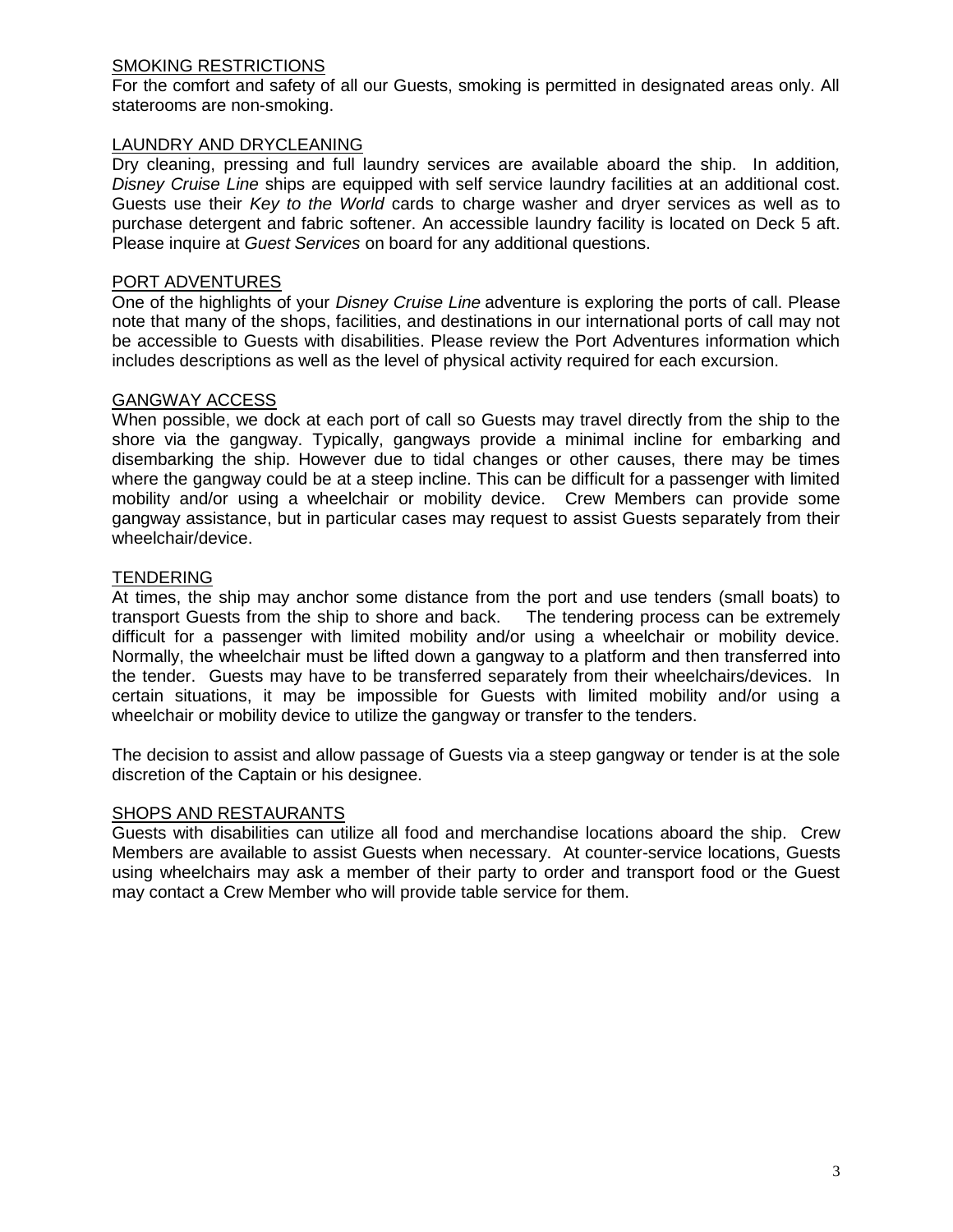# **Special Services Information**

In order to assist *Disney Cruise Line* in addressing its passengers' special needs, Guests may notify the Reservation Department, at the time of booking, of any condition for which special accommodations and/or the use of a medical or mobility device might be necessary while onboard ship.

# SPECIAL SERVICES INFORMATION FORM

Guests with special needs may submit a Special Services Information Form to *Disney Cruise Line* at least 60 days prior to the sailing date. Once the Form has been received, *Disney Cruise Line* will determine its ability to accommodate any special need on a case-by-case basis. Due to the limited medical facilities onboard ship and other factors, *Disney Cruise Line* may not be able to accommodate all special needs. Failure to disclose an accurate or complete description of any special needs may result in *Disney Cruise Line* not being able to provide the appropriate accommodations or arrangements.

# MEDI-VAC AIR EVACUATION

Occasionally, in the event of serious medical conditions and/or due to the limited medical facilities onboard the ship, it may become necessary for a patient to be air-lifted to a nearby medical facility.

Please check with your insurance carrier to determine whether your insurance covers medical air evacuations occurring outside of the United States. If your current health insurance policy does not cover this service, it is recommended that you purchase additional medical insurance that offers air evacuation coverage (such as the Vacation Protection Plan), as the charges for this service are very expensive.

# SHIP EVACUATION VIA LIFEBOATS

In the event of an emergency evacuation of the ship, Guests may have to spend extended periods of time in lifeboats where electricity and other special accommodations are not available.

# **MEDICATIONS**

Guests should carry an ample supply of all necessary medications with them when they board the ship. Guests should pack medications and medical supplies in original containers in their carry-on bag, and not in checked luggage. Limited medications and medical supplies are available onboard in the ships' *Health Center* at an additional cost.

Upon your return to the port, please be sure not to leave any medications behind when you disembark, as *Disney Cruise Line* is not permitted to mail medications to your home.

# ELECTRICAL LIMITATIONS

For those Guests requiring electrical power for medical equipment, there is an average of two 110-volt electrical outlets per stateroom with a total power capacity of 12 amps.

All equipment should have a substantial back-up power supply in the event of an emergency or power outage. Durations of power outages cannot be guaranteed.

# EQUIPMENT REPAIRS

*Disney Cruise Line* Crew Members are not typically equipped to repair the various types of Guest personal use equipment.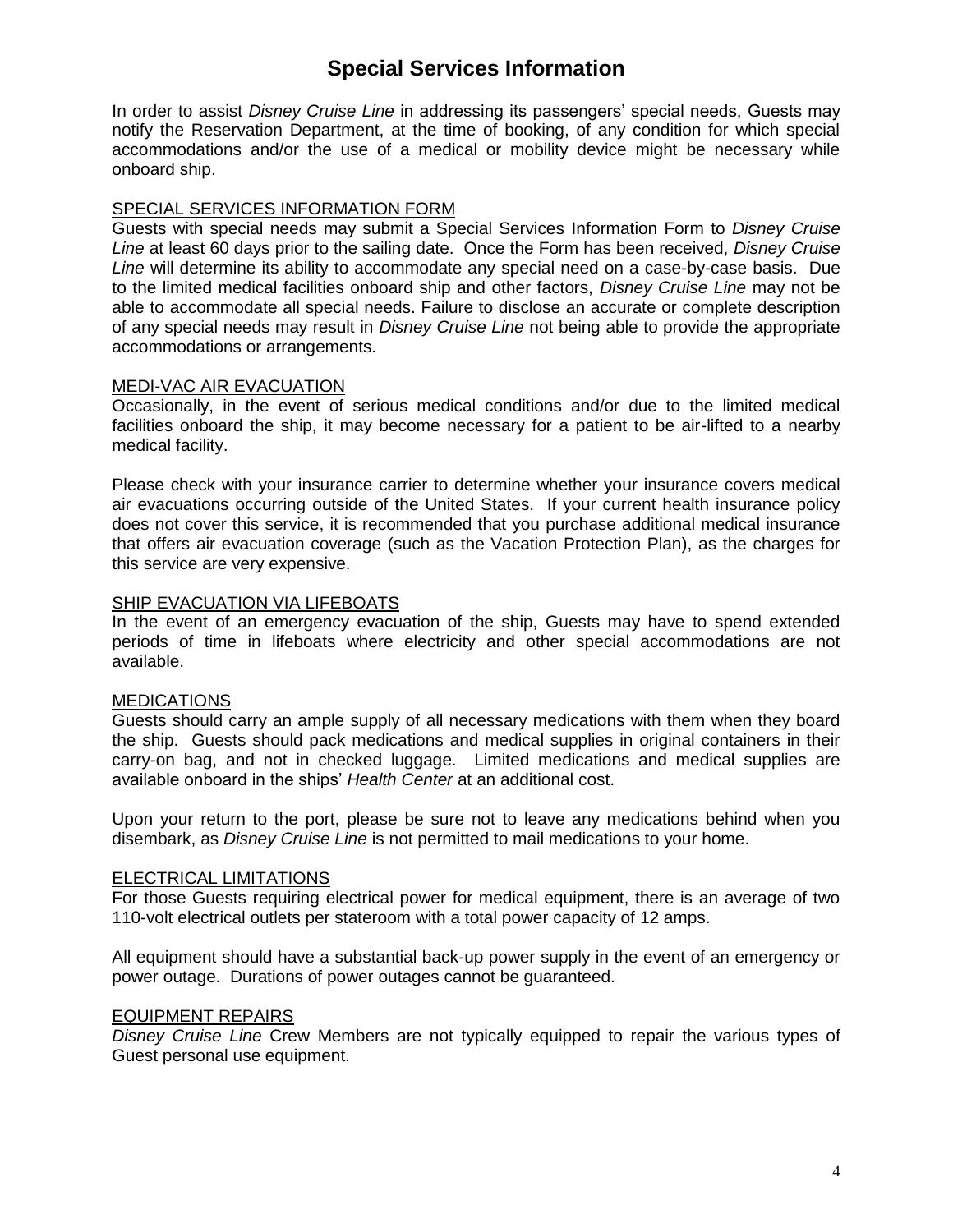# **Oxygen Policy and Delivery Procedures**

# **Please note that carriage or use of liquid oxygen systems or large tank systems are not permitted on board Disney Cruise Line ships.**

Due to safety and storage concerns, the types and quantity of oxygen tanks may be limited. Please contact *Disney Cruise Line* Special Services at 407-566-3602 to discuss usage needs prior to sailing.

Guests travelling with oxygen must provide their own oxygen and related equipment and are responsible for arranging delivery of their oxygen and related equipment (packaged in a secure container with each item being labeled with the Guest's name and stateroom number) to the *Disney Cruise Line* Terminal prior to 1:00 p.m. on the day of ship embarkation.

Guests who have purchased *Disney Cruise Line* hotel and sea vacations must arrange for the transportation of oxygen between the airport, their hotel and the *Disney Cruise Line* Terminal. *Disney Cruise Line* **ground transportation cannot transport oxygen; however, the Guests may carry one oxygen tank for use while on board the transportation**.

Guests are responsible for notifying their air carrier of any oxygen requirements. Guests who book their air travel through *Disney Cruise Line* and who will require oxygen on their flight should complete a Special Services Information Form as soon as possible. This information is necessary to expedite the delivery of airline tickets and airline contact information in order for the Guest to be able to make adequate arrangements with their air carrier for the use of oxygen in flight.

Guests are free to use their preferred medical supply company and are responsible for providing their own oxygen supplies.

As a convenience, below is a listing of rental companies that may deliver medical supplies to the ships.

| Advanced Aeromedical, Inc.              | 1-800-346-3556<br>International: 757-481-1590<br>24-Hour Alarm Center: 800-346-356<br>Fax: 757-481-2874 | www.aeromedic.com<br>International 24-Hour Alarm Center: 757-481-1590 |
|-----------------------------------------|---------------------------------------------------------------------------------------------------------|-----------------------------------------------------------------------|
| Apria                                   | 1-800-277-4288                                                                                          | www.apria.com                                                         |
| <b>Brevard Medical (Port Canaveral)</b> | 1-866-416-7383<br>1-321-453-3370 local<br>1-321-768-9013 after hours                                    | www.brevardmedicalequip.com                                           |
| Care Vacations                          | 1-877-478-7827                                                                                          | www.carevacations.com                                                 |
| Special Needs at Sea                    | 1-800/513-4515<br>International 1-954/585-0575                                                          | www.specialneedsatsea.com                                             |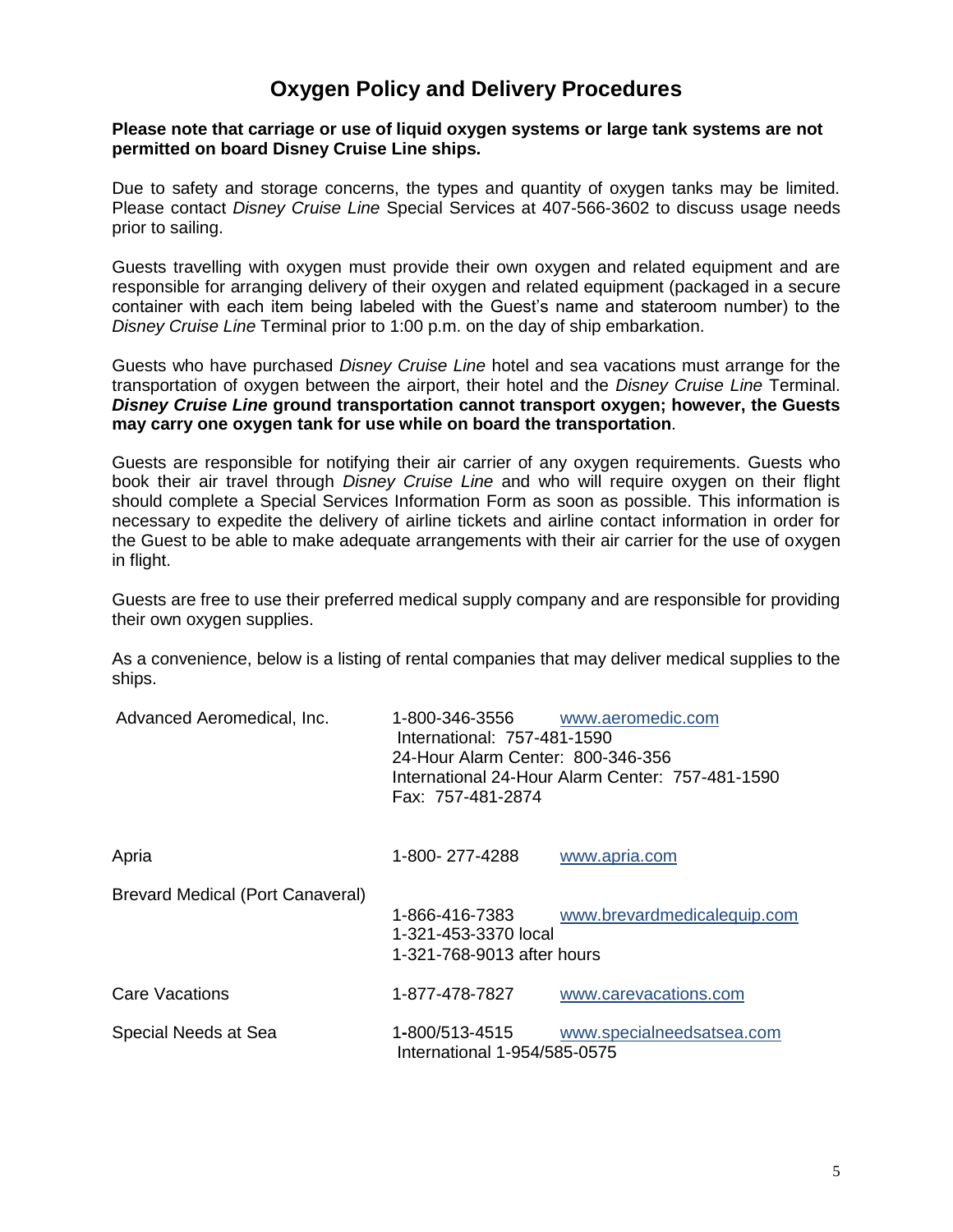# **Traveling During Pregnancy**

Women who have entered their 24th week of pregnancy as of their embarkation date or who will enter their 24th week of pregnancy during the cruise will be refused passage due to safety concerns. Neither a physician's medical statement nor a waiver of liability will be accepted. In addition, Disney Cruise Line cannot be held responsible or liable for any complications relating to pregnancy at any stage.

This policy is in place for the safety of our pregnant Guests and their babies. While the *Health Center* onboard ship can handle many emergency situations, it is not equipped to provide critical care for premature infants or their mothers.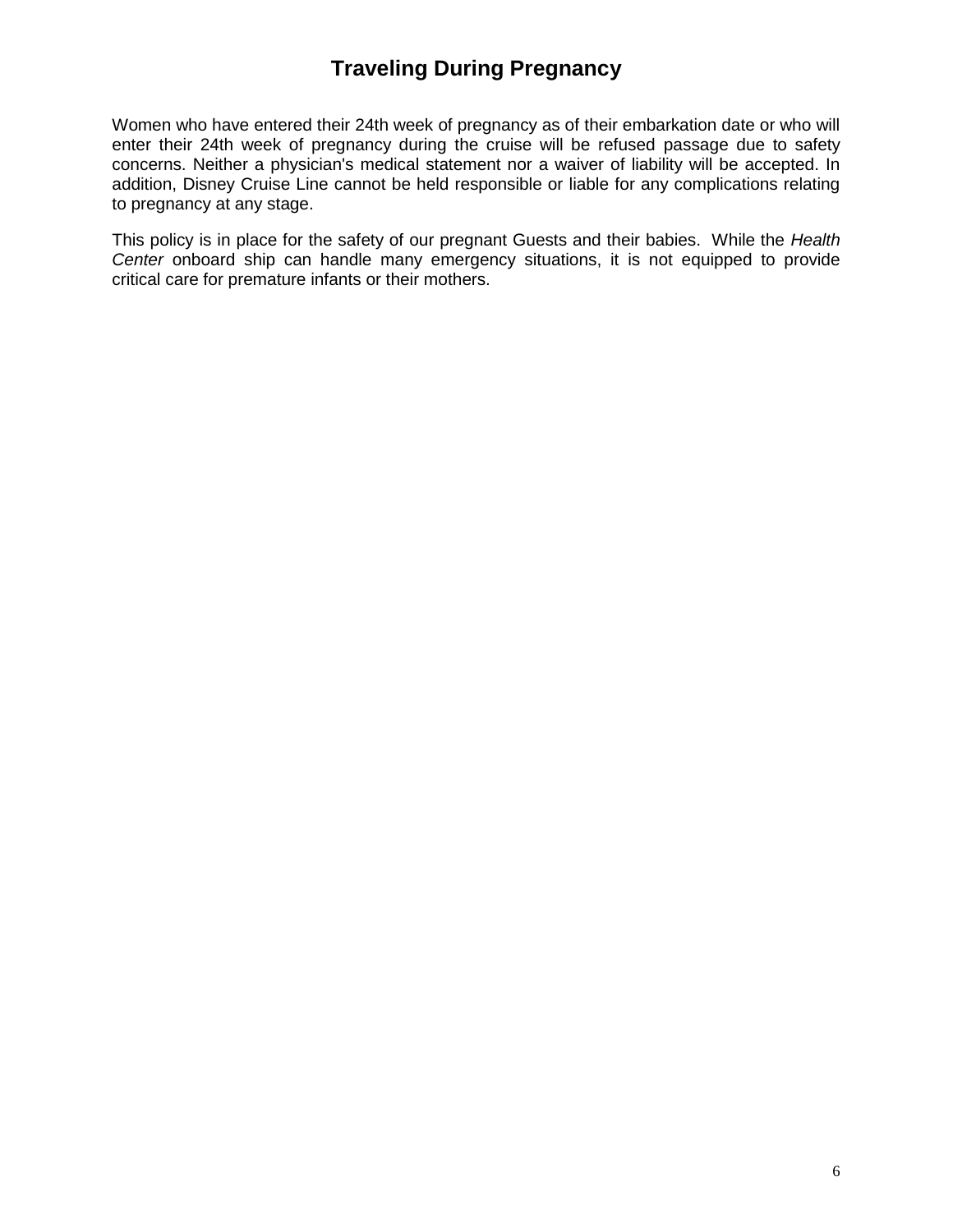# **Mobility Disabilities**

# **WHEELCHAIRS**

*Disney Cruise Line* strongly advises Guests requiring the use of a wheelchair onboard ship to travel with someone who is able to personally assist them both aboard ship and on shore. Guests may need to transfer from their wheelchairs to utilize certain facilities (such as Guest pools and tenders), and this transfer may require the assistance of a member of their party.

Guests requiring the use of a wheelchair during their cruise must provide their own wheelchair prior to boarding the ship. *Disney Cruise Line* has a limited supply of complimentary beach wheelchairs on *Castaway Cay*, which are available on a first-come, first-served basis.

# SAFETY REMINDER

Safety regulations require all Guest equipment-including wheelchairs, electric mobility scooters and strollers-be stored inside Guest staterooms or designated public areas when not in use. Parking electric mobility scooters, wheelchairs, strollers or other devices in Guest corridors or stairwell landings is strictly prohibited. Please contact Guest Services on board for designated public areas.

# WHEELCHAIR ACCESSIBLE STATEROOMS

*Disney Cruise Line* offers wheelchair accessible staterooms and suites, equipped for Guests with disabilities. Features include: minimum 32" doorway, ramped bathroom thresholds, open bed frames, bathroom and shower handrails, fold-down shower seats, hand-held shower heads, power assist door openers, refrigerators, lowered towel and closet bars.

# GANGWAY ACCESS

When possible, we dock at each port of call so Guests may travel directly from the ship to the shore via the gangway. Typically, gangways provide a minimal incline for embarking and disembarking the ship. However due to tidal changes or other causes, there may be times where the gangway could be at a steep incline. This can be difficult for a passenger with limited mobility and/or using a wheelchair or mobility device. Crew Members can provide some gangway assistance, but in particular cases may request to assist Guests separately from their wheelchair/device.

# **TENDERING**

At times, the ship may anchor some distance from the port and use tenders (small boats) to transport Guests from the ship to shore and back. The tendering process can be extremely difficult for a passenger with limited mobility and/or using a wheelchair or mobility device. Normally, the wheelchair must be lifted down a gangway to a platform and then transferred into the tender. Guests may have to be transferred separately from their wheelchairs/devices. In certain situations, it may be impossible for Guests with limited mobility and/or using a wheelchair or mobility device to utilize the gangway or transfer to the tenders. The decision to assist and allow passage of Guests via a steep gangway or tender is at the sole discretion of the Captain or his designee.

# IN-PORT ACCESS

One of the highlights of your *Disney Cruise Line* adventure is exploring the ports of call, but please note that many of the shops and facilities in the foreign ports of call may not be accessible to Guests with disabilities.

# ON-DECK VIEWING AREAS

For activities around the Donald's Pool deck, ramped access for Guests using wheelchairs is available on the port side of the pool deck. In addition, viewing is also available on deck 12 overlooking the pool area. Please visit Guest Services in advance for information.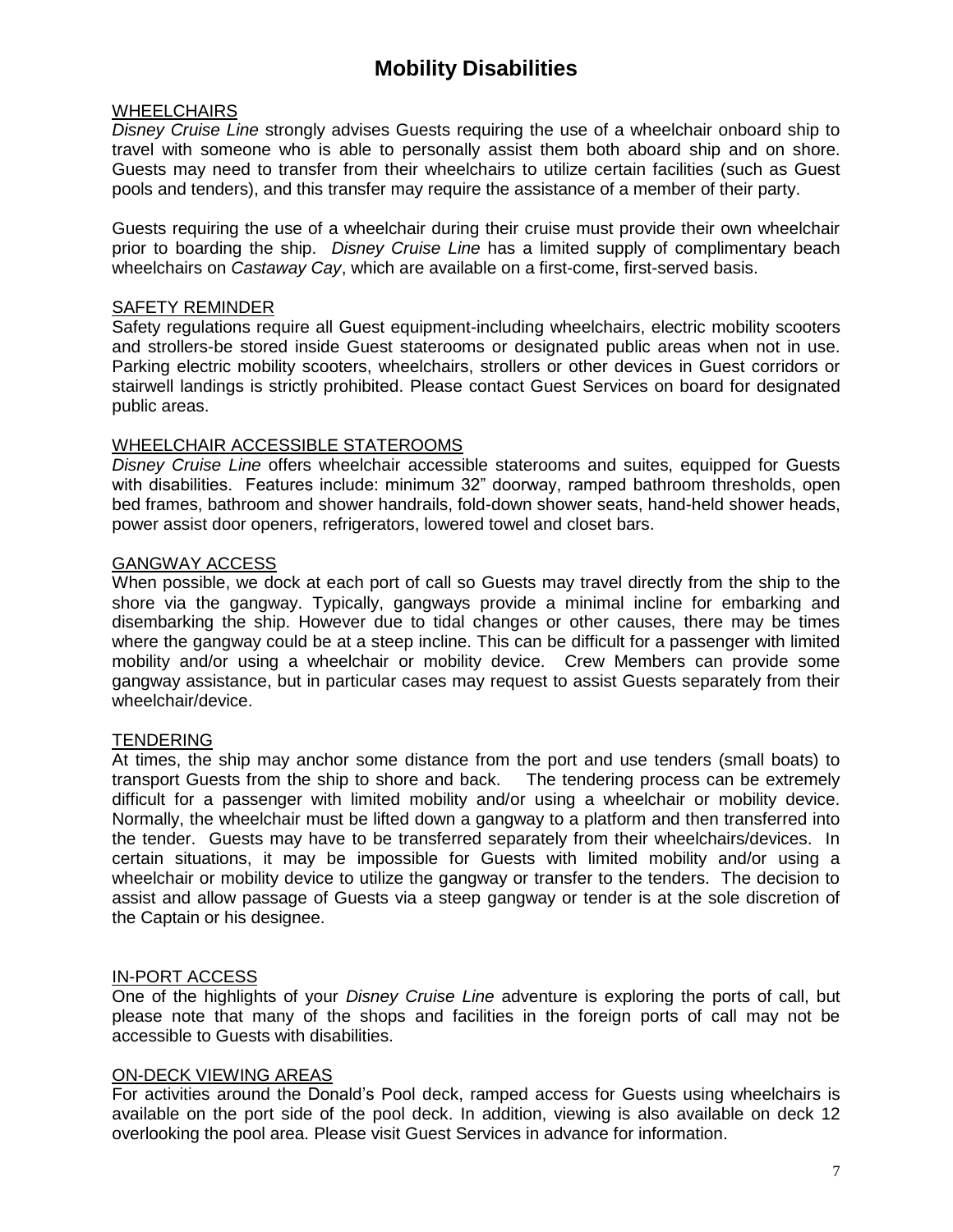# THEATRES

At the *Walt Disney Theatre*, Crew Members will be available at the Deck 3 entrance beginning 30 minutes prior to show times to assist Guests with seating. Wheelchair seating is available in the various areas of the main seating and balcony sections. For access to seating in the center or front sections of the theater, please contact a Crew Member outside the entrance for assistance at least 10 minutes prior to the show time.

At the *Buena Vista Theatre*, wheelchair seating is available in the rear of the theater via the deck 5 entrance, or the center of the theater via the deck 4 entrance.

# LOCATION ACCESS

Access to shipboard facilities is generally through the main entrance to the facility. However, accessibility varies from location to location. Guests may contact a Crew Member at each location for additional information.

#### Accessible Common Area Restrooms

All public restrooms onboard the *Disney Dream* offer wheelchair accessible facilities.

#### **Restaurants**

At the *Royal Palace* restaurant, access for Guests using wheelchairs is available via the restaurant entrance on the portside hallway. All other restaurants are accessible via the main entrances.

#### *The District*

All locations in *The District* are accessible via the main entrance. In *Evolutions*, access to the dance floor is available via the ramp to the left side of the stage. Stage access is available via the ramp to the right side.

#### *Goofy's Sports Deck*

Access to Goofy miniature golf is available using the ramp at the entrance to each hole.

#### *Senses Spa & Salon*/Fitness Center -

Please see a Spa host/hostess for accessible treatment opportunities.

# Promenade Deck-Deck 4

For outer deck access, Guests using wheelchairs should use the Forward or Aft doors.

# **Recreation**

For pre-arranged pool lift bookings through the *Disney Cruise Line* contact center, Guest Services will contact you upon boarding the ship to arrange a time and location for your pool lift needs. Additionally, a pool lift may be available upon request by contacting Guest Services in advance. The pool lift will be available only for requested periods and cannot remain in place for the duration of the sailing. Please be advised of all pool operating hours as well as adverse weather or sea conditions that may restrict pool lift use. Pool lift maximum weight limit is 300 pounds.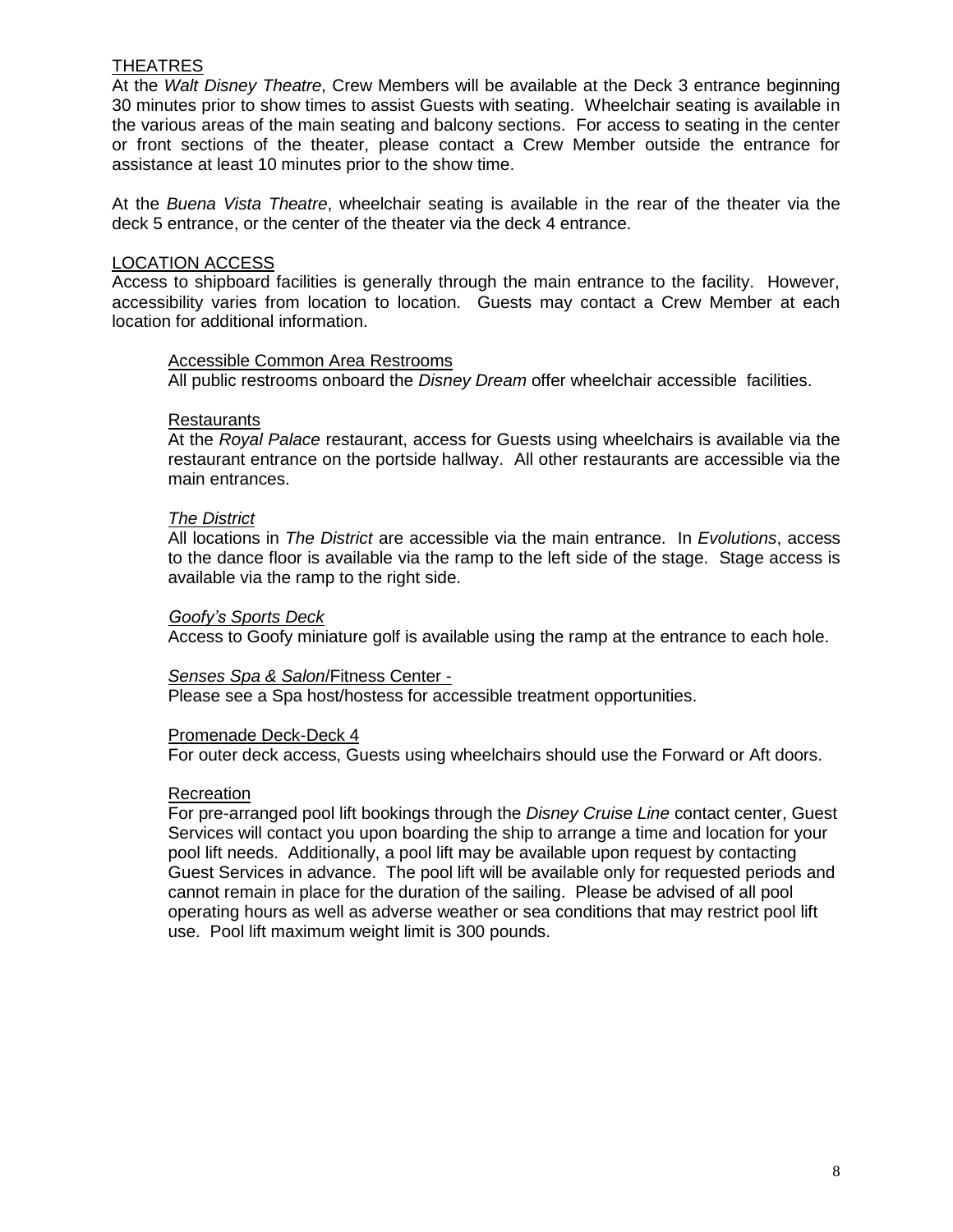# **Disney** *Castaway Cay*

# PATHWAYS

There are paved pathways throughout the main *Castaway Cay* promenade that provide access to First Aid, *She Sells Seashells and Everything Else*, *Cookie's BBQ, Cookies Too BBQ, Spring-A-Leak, Pelican Point Tram Stop, Buy the Seashore, Gumbo Limbo, Pop's Props, Dig In, Conched Out Bar*, *In Da Shade Games,* all pathways leading to the Cabana's and all restrooms (excluding *Serenity Bay*).

Hard-packed sand pathways provide wheelchair access to *Gil's Fins and Boats, Heads Up Bar*, the massage cabanas at *Serenity Bay, Lookout Point leading to Pelican Deck of Pelican Plunge* and *Castaway Air Bar*.

The remaining areas, which consist mainly of beach areas, are accessible through the use of sand wheelchairs, which are available free of charge on a first-come, first-served basis.

# TRAM SERVICE

Personal and electric wheelchairs are able to board the tram that runs on *Castaway Cay*; however motorized scooters and the sand wheelchairs do not fit on the tram.

# **SAND WHEELCHAIRS**

*Castaway Cay* has a limited number of sand wheelchairs available on a first-come, first-served basis. There is no charge for this service. The majority of these chairs can be picked up across from *Scuttle's Cove*, with a few available at *Serenity Bay*. Your personal wheelchair may be left at *Scuttle's Cove* or *Serenity Bay* while you are using the sand wheelchair. Please take all personal items with you when leaving your wheelchair at these locations.

Please note: Sand wheelchairs are not designed for use in the water and may cause injury if used inappropriately.

# ACCESSIBLE RESTROOMS

Accessible restrooms are located next to First Aid, inside *Scuttles Cove* (for children), *Cookies Too* and *Windsock Hut* at *Serenity Bay Beach*.

Companion-assisted restroom facilities are at the First Aid, *Cookies Too* and *Windsock Hut* locations.

# CABANA RENTAL

Cabana #1 is accessible; please contact Special Services at 407-566-3602 prior to sailing or Guest Services or Port Adventures onboard for availability.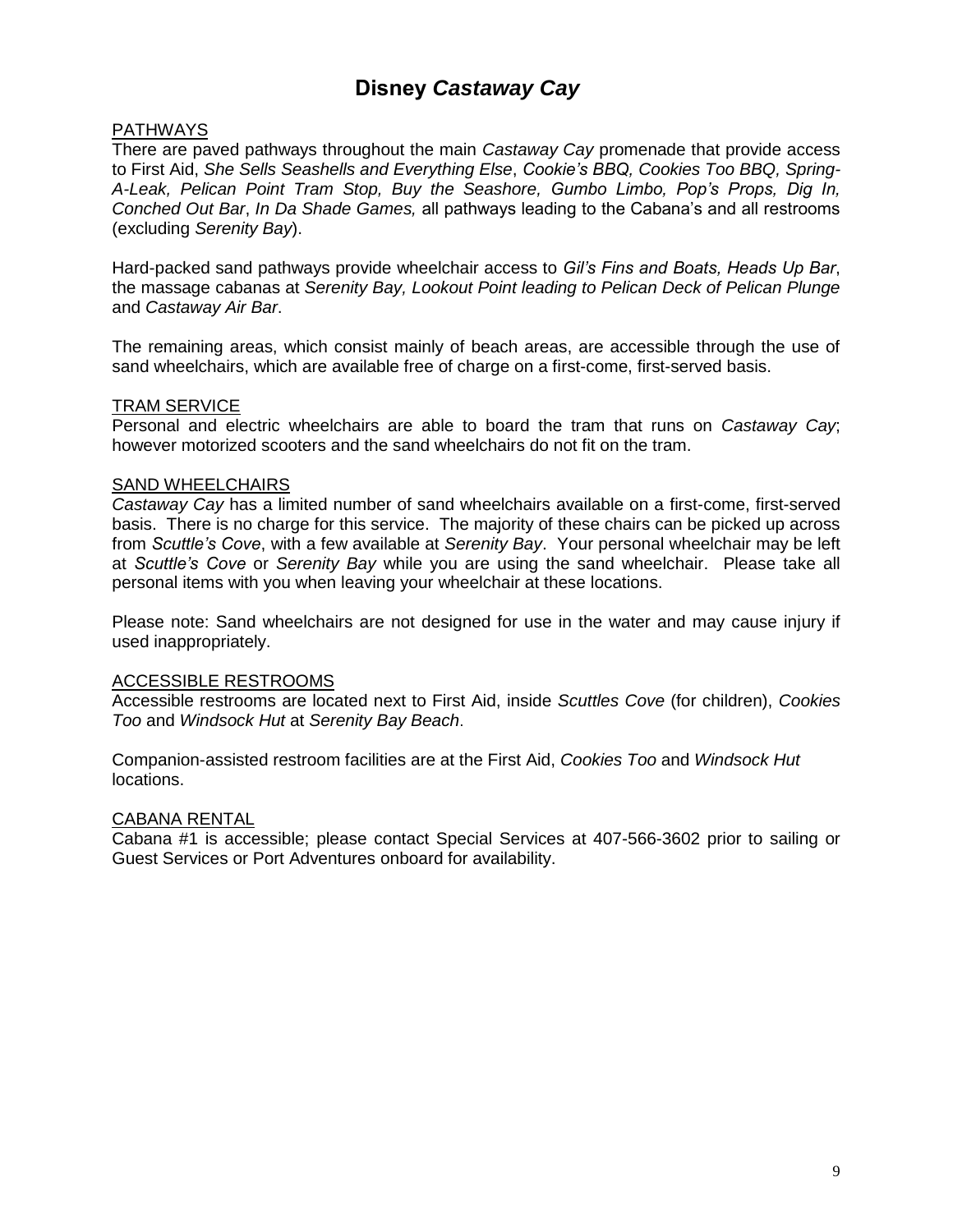# **Hearing Disabilities**

# HEARING DISABILITIES

A pad of paper and pens/pencils are readily accessible for Crew Members to utilize, if necessary, to communicate with Guests.

# ASSISTIVE LISTENING DEVICES

Assistive Listening Systems which utilize an infrared signal to amplify sound have been installed at various locations. Assistive listening receivers are recommended for Guests with mild to moderate hearing loss and are available at Guest Services. Although there is no charge for the use of the receivers, a refundable security deposit will be charged to the Guest's onboard account. This deposit will be removed from the Guest's onboard account upon return of the receiver.

# WRITTEN AIDS

Guest Assistance Packets containing show scripts, flashlights, and pen/paper are available at Guest Services. Packets can be signed out and kept until the night before debarkation, when they must be returned to Guest Services.

# SIGN LANGUAGE

*Disney Cruise Line* provides complimentary American Sign Language interpretation for live theater performances and other shows and events on various sailings. Guests can request sailing dates and other information by calling *Disney Cruise Line* Information at (407) 566-3500 [voice] or (407) 566-7455 [TTY]. Reservations must be confirmed 60 days prior to departure to ensure interpretation availability. While onboard, please contact *Guest Services* for further information about Sign Language services.

# STATEROOM COMMUNICATION KIT

Stateroom Communication Kits are available for Guests with hearing disabilities and contain a base unit with alarm clock, bed shaker notification, door bell and phone alerts, phone amplifier, smoke detector with a strobe light, and a TTY. Guests may make arrangements to receive Stateroom Communication Kits through a reservations agent at the time of booking or by contacting Guest Services while onboard ship.

# **CAPTIONING**

Captioning on a Guest's stateroom TV may be activated using the CC button or TV menu options. Guests should be aware that due to satellite limitations and other factors, not all video sources or television signals are available with a caption playback option. Certain movies in the Buena Vista Theatre are available with open captions. Please consult your Personal Navigator or Guest Services for additional information.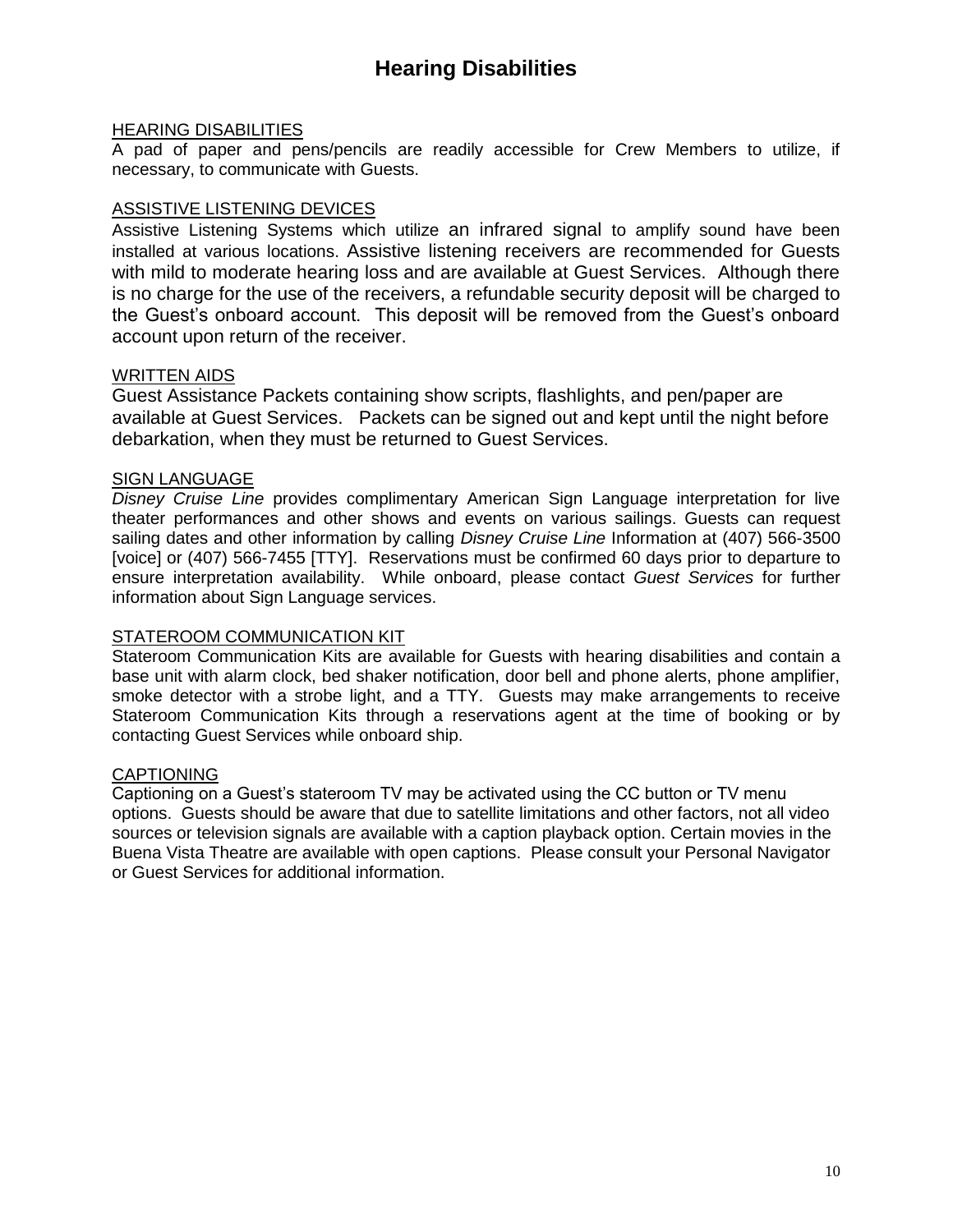# **Special Dietary Needs**

*Disney Cruise Line* can accommodate some special dietary needs, including gluten free, no added sugar, vegetarian, dairy free, prepackaged kosher meals and lighter note offerings at no additional charge. Please request any special dietary needs in writing to our Special Reservations Department at least 60 days prior to your sail date. Once onboard, please direct any special dietary requests to your Head Server in the full service restaurants prior to ordering each meal. Please note that Disney Cruise Line will use reasonable efforts to prevent introducing an allergen of concern into the food, by paying close attention during our sourcing, preparation and handling processes. However, it is ultimately up to the Guest to use discretion to make informed choices when ordering food items. Disney Cruise Line cannot guarantee that allergens have not been introduced during another stage of the food-chain process or even inadvertently during preparation. We do not have separate kitchens to prepare allergen-free items or separate dining areas for Guests with allergies or intolerances.

*Unfortunately, Disney Cruise Line may not be able to accommodate all special dietary requests.*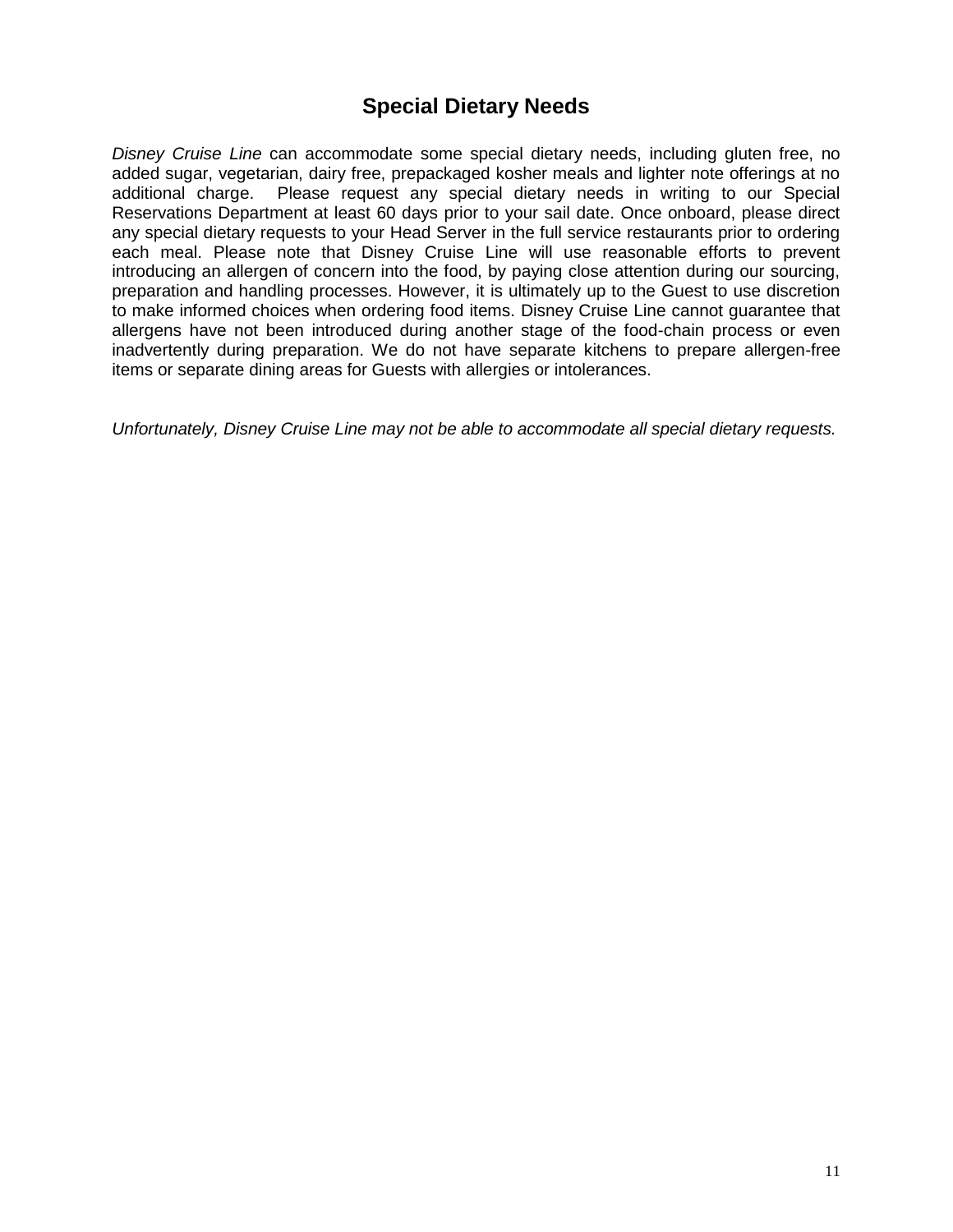# **Service Animals**

Trained service animals are welcome in most locations onboard *Disney Cruise Line* ships. We recognize service animals as those that are individually trained to perform tasks for people with disabilities such as guiding people who are blind, alerting people who are deaf, pulling wheelchairs, alerting and protecting a person who is having a seizure or performing other special tasks.

While onboard our ships, all service animals must remain on a leash or in a harness and be under the control of their person or a member of the Guest's party at all times. The owner is responsible for the feeding, care and maintenance of the animal. Be advised that *Disney Cruise Line Crew* Members are not permitted to take control of service animals.

Due to the nature of some Port Adventures, service animals may not be permitted. In addition, service animals are not permitted in the pools or wet play areas onboard our ships. In those instances, a member of the Guest's party must remain with the animal. Also, service animals are not permitted to be left unattended inside the staterooms.

Guests who are traveling with a service animal must obtain the import permits from all countries which require special documents as per the country regulations. Specific information may be obtained by contacting the Department of Agriculture, consulate or embassy of the countries to determine the policies and to obtain the permits needed for each port of call on the sailing itinerary. Completed permits must be sent back to *Disney Cruise Line* Special Services Department prior to sailing and the originals are to be available from the Guest at all times during travel. Some countries may not allow animals to enter.

Entry requirements may include some or all of the following documents:

- Completed up to date vaccination records issued by a licensed veterinarian
- Proper blood titer testing results
- Completed Governmental International Health Certificate (APHIS form 7001) with USDA endorsement
- International Standards Organization (ISO) microchip information
- Proof of treatment and freedom from internal & external parasites
- Completed specific country health certificate
- Any specific country permits and forms as required by that country

Please be aware that the requirements may take weeks or months to complete.

Guests traveling with a service animal should contact Special Services at 407-566-3602 as soon as possible for information regarding the availability of Port Adventures with service animals, arranging the relief area and to discuss required documentation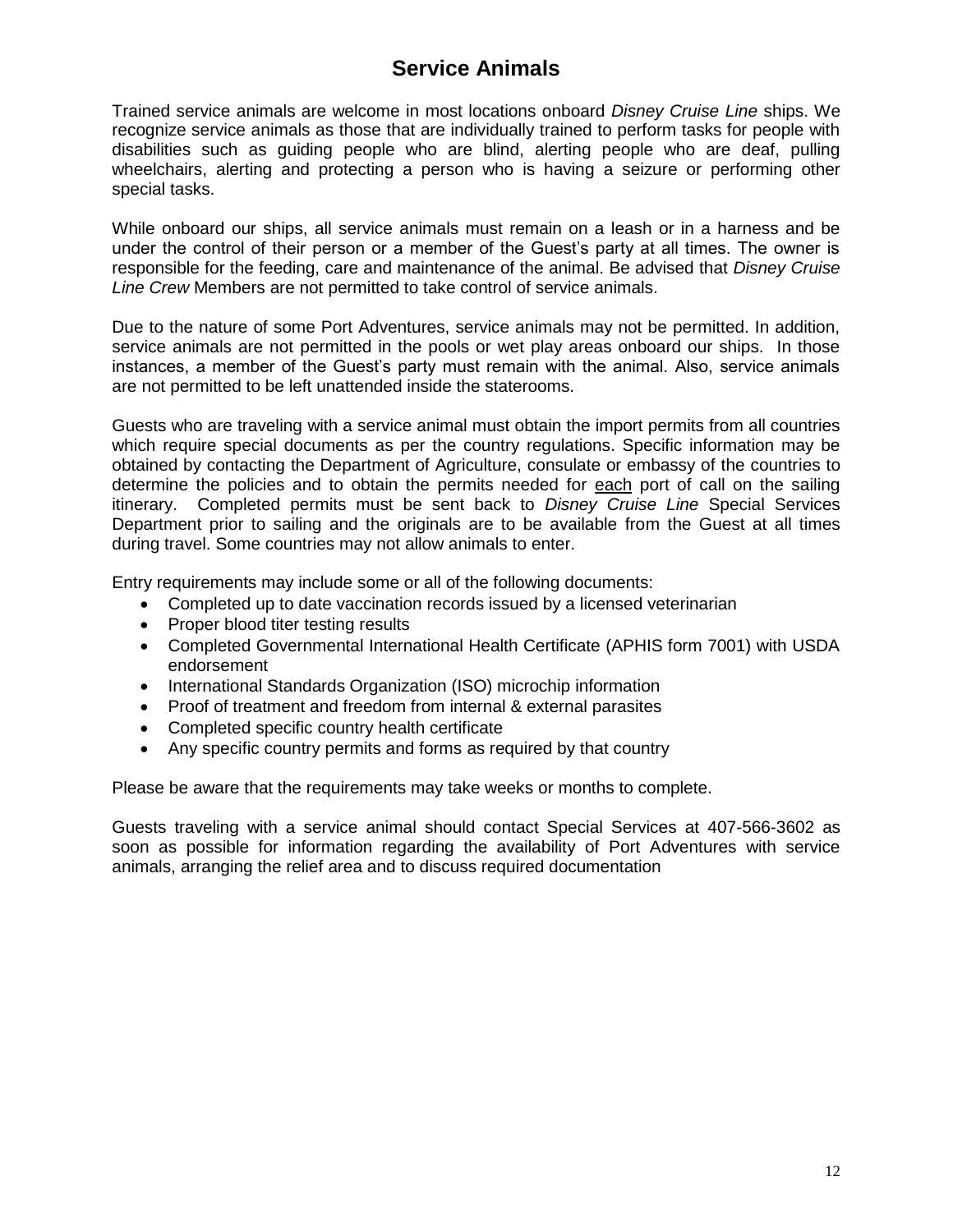# **Youth Activities Participation**

# PARTICIPATION DETAILS

The secured Oceaneer Lab/Club are open only to children ages 3-12. Activities are held in separate areas for tweens (ages  $11 - 14$ ) and for teens (ages  $14 - 17$ ). Our programs are available to children who are fully toilet trained, able to individually participate within our counselor-to-child ratio groups, and interact socially and comfortably with peers of their own age and physical size. We are unable to accommodate children who require one-on-one care, which includes counselor assisted medical attention. Additional participation guidelines and restrictions may apply and are established to provide a safe and secure youth entertainment environment. Open House hours are available so the entire family can join the fun and participate together. Families are encouraged to speak with our Special Services team pre-arrival at 407-566-3602 to discuss any questions or clarify these guidelines.

# EXCEPTIONS THAT PREVENT PARTICIPTATION

A child who has a contagious disease, or who shows symptoms of illness, such as fever, vomiting, diarrhea, unexplained skin rash, discharge from the nose or eyes or has any other contagious disease or illness will not be allowed to participate. A child who becomes disruptive within the group may not be allowed to participate further without a parent or guardian present.

# SPECIAL REQUESTS THAT WE ARE UNABLE TO ACCOMMODATE

We are unable to accommodate children who require one-on-one care, children who need the attention of a counselor with special training, or children who need counselor-assisted medical attention. Families are encouraged to speak with the Special Services pre-arrival at 407-566- 3602 to discuss any questions.

# **Opportunities for children whose needs exceed the parameters for Youth Activities participation**

*Disney Cruise Line* offers a multitude of events and activities throughout the ship, which the entire family can enjoy together, including main stage shows, family game shows, first-run movies, deck parties and events, selected shore excursions, and activities at *Disney's Castaway Cay*. In addition, parents/guardians may accompany their child to the youth activities during Open House times throughout the cruise. Families are encouraged to speak with the Special Services pre-arrival at 407-566-3602 to discuss any questions.

For 3 year olds who are not potty trained or who may interact more comfortably within a smaller adult to child ratio, parents may request that the child be accommodated in the nursery, the infant and toddler group babysitting area. The fee for this service is \$9 per hour, per child and is subject to change and based on availability.